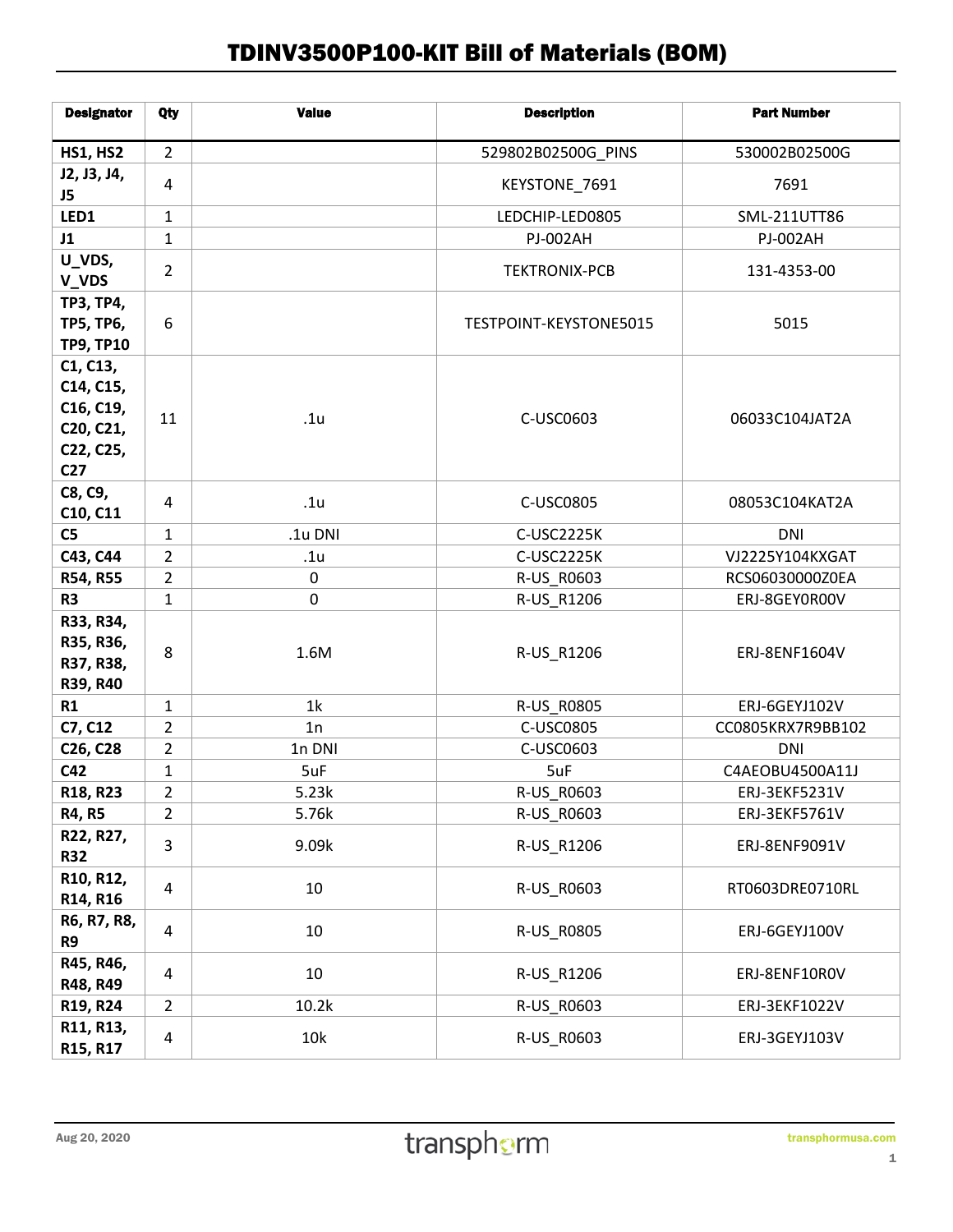## TDINV3500P100-KIT Bill of Materials (BOM)

| <b>Designator</b>                  | Qty               | <b>Value</b>          | <b>Description</b>    | <b>Part Number</b>           |
|------------------------------------|-------------------|-----------------------|-----------------------|------------------------------|
| R41, R42,                          |                   |                       |                       |                              |
| R43, R44,                          | 5                 | 10k                   | R-US_R1206            | RC1206FR-0710KL              |
| <b>R51</b>                         |                   |                       |                       |                              |
| C34, C35,                          | $\overline{4}$    | 10n / 1200V           | <b>C-EUC1206</b>      | CS1206KKX7RCBB103            |
| C38, C39<br>C17, C18,              |                   |                       |                       |                              |
|                                    | $\overline{4}$    | 10u                   | <b>C-EUC0805</b>      | CL21A106KAYNNNG              |
| C23, C24                           |                   |                       |                       |                              |
| C <sub>4</sub>                     | $\mathbf{1}$      | 10u                   | C-USC1206             | CL31A106KAHNNNE              |
| RSN1,                              |                   |                       |                       |                              |
| RSN2,                              | $\overline{4}$    | <b>15 DNI</b>         | R-US_R1206            | <b>DNI</b>                   |
| RSN3,<br>RSN4                      |                   |                       |                       |                              |
| C6                                 | $\mathbf{1}$      | 20uF                  | 20uF                  | MKP1848C62090JP4             |
| CSN1,                              |                   |                       |                       |                              |
| CSN <sub>2</sub> ,                 |                   |                       |                       |                              |
| CSN3,                              | 4                 | 22pF DNI              | <b>C-EUC1206</b>      | <b>DNI</b>                   |
| CSN4                               |                   |                       |                       |                              |
| C <sub>2</sub>                     | $\mathbf{1}$      | 22u                   | C-USC1206             | CL31A226KAHNNNE              |
| C31, C32                           | $\overline{2}$    | 100 <sub>nF</sub>     | C-EUC1206             | CL31F104MBCNNNC              |
| C33                                | $\mathbf{1}$      | 100pF (10v)           | C-USC0603             | 885012006008                 |
| C <sub>3</sub><br><b>FB1, FB2,</b> | $\mathbf{1}$      | 100u                  | PANASONICFPV          | EEE-FPE101XAP                |
| <b>FB3, FB4</b>                    | $\overline{4}$    | 120                   | FB0603                | MMZ1608B121CTAH0             |
| C29, C30                           | 2                 | 220pF                 | C-EUC1206             | 885012008014                 |
| R <sub>2</sub>                     | $\mathbf{1}$      | 348                   | R-US_R0805            | B32674D6225K                 |
| R20, R21,<br>R25, R26              | $\pmb{4}$         | 560k                  | R-US_R1206            | RC1206FR-07560KL             |
| R28, R29,                          |                   |                       |                       |                              |
| R30, R31                           | 4                 | 680k                  | R-US_R1206            | ERJ-P08J684V                 |
| <b>U5, U6</b>                      | 2                 | ACS723                | ACS723                | ACS723LLCTR-20AB-T           |
| CN1                                | $\mathbf{1}$      | DIM100 TICONTROLCARD  | DIM100 TICONTROLCARD  | 5390213-1                    |
| R52, R53                           | $\overline{2}$    | <b>DNI</b>            | R-US R0603            | <b>DNI</b>                   |
| D1, D2                             | 2                 | ES1J                  | DIODE-DO-214AC        | ES1J                         |
| U7                                 | $\mathbf{1}$      | OPA2350UA/2K5         | OP_JC                 | OPA2350UA/2K5                |
| L1, L2                             | $\overline{c}$    | P11011_440UH          | P11011_440UH          | P11011                       |
| U <sub>2</sub><br><b>U3, U4</b>    | $\mathbf{1}$<br>2 | PTH08080WAH<br>SI8230 | PTH08080WAH<br>SI8230 | PTH08080WAH<br>SI8230BB-D-IS |
| Q1, Q2,                            |                   |                       |                       |                              |
| Q3, Q4                             | $\overline{4}$    | TP90H180PS            | TP90H180PS            | TP90H180PS                   |
| U1                                 | 1                 | TPS79533              | TPS79533              | TPS79533DCQR                 |
|                                    | $\overline{2}$    | Q1, Q3 insulator      |                       | SP2000-0.015-00-54           |
|                                    | $\overline{2}$    | Q2, Q4 insulator      |                       | 53-77-9G                     |